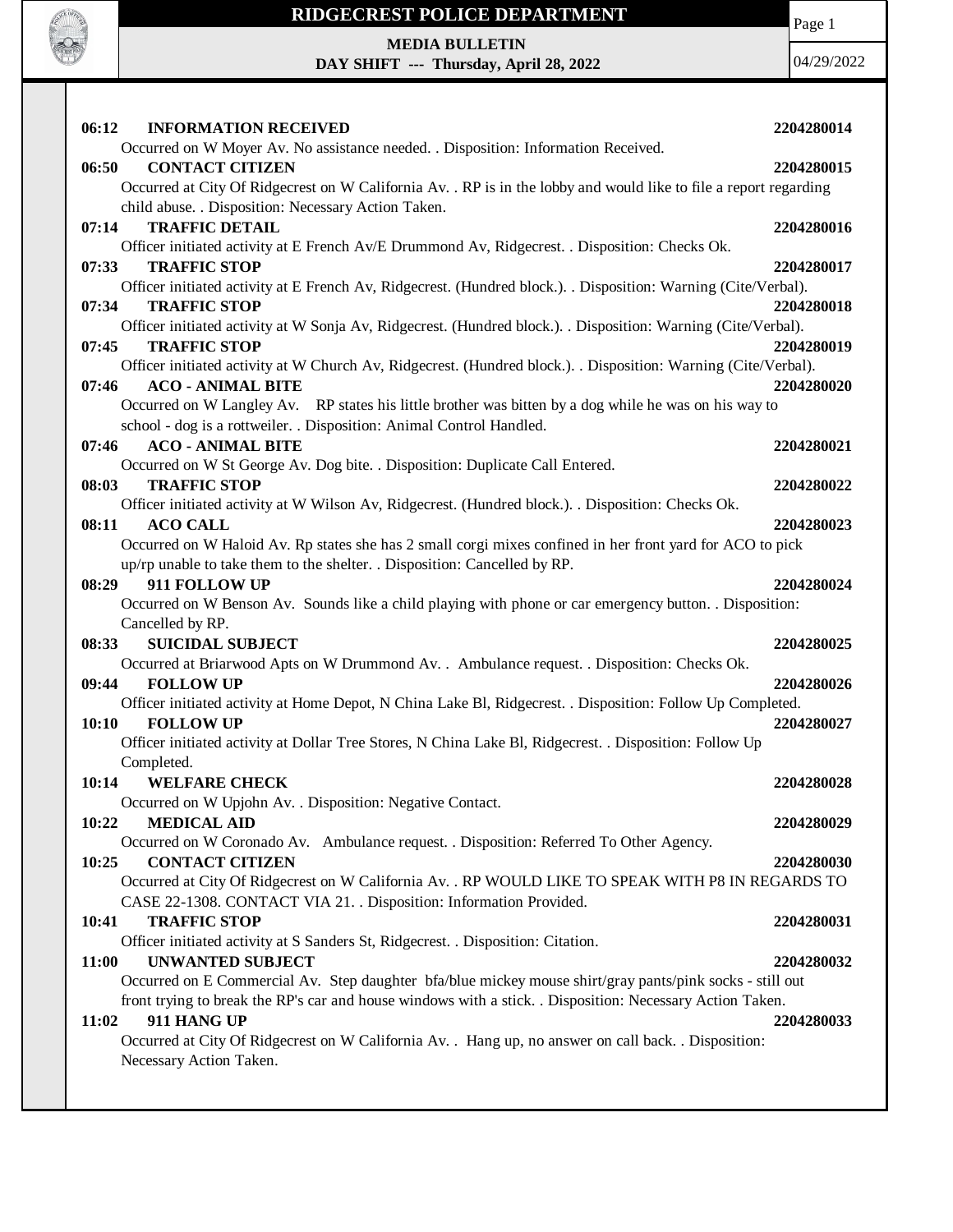

## **RIDGECREST POLICE DEPARTMENT**

**MEDIA BULLETIN**

**DAY SHIFT --- Thursday, April 28, 2022**

Page 2

04/29/2022

| <b>FRAUDULENT REPORT</b><br><b>11:10</b>                                                                       | 2204280034 |
|----------------------------------------------------------------------------------------------------------------|------------|
| Occurred at City Of Ridgecrest on W California Av. . Rp in the lobby-wants to report fraud. . Disposition:     |            |
| Necessary Action Taken.                                                                                        |            |
| <b>FOUND NARCOTICS</b><br>11:20                                                                                | 2204280035 |
| Officer initiated activity at Murray Middle School, E Drummond Av, Ridgecrest. . Disposition: Necessary        |            |
| Action Taken.                                                                                                  |            |
| <b>SUSPICIOUS PERSON</b><br>11:25                                                                              | 2204280036 |
| Occurred on W Franklin Av. WMA/BLACK CLOTHING/BACKPACK AND HOVERBOARD CAME UP TO                               |            |
| THE RP'S HOME AND THE RP TRIED TALKING TO HIM ON THE RING CAMERA, THE SUBJ WAS                                 |            |
| STUMBLING OVER HIS WORDS AND THE RP IS WORRIED ABOUT HIM CASING THE NEIGHBORHOOD.                              |            |
| . Disposition: Checks Ok.                                                                                      |            |
| <b>LAND TRESPASS</b><br>11:33                                                                                  | 2204280037 |
| Occurred on E Commercial Av. RP states that the female is back and is now getting into the back of the truck   |            |
| refusing to leave.                                                                                             |            |
| S/A Chase, Ashiza 05/09/1994 Open chg/602 PC booked CRF. . Disposition: Arrest Made.                           |            |
| 911 WIRELESS CALL<br>11:39                                                                                     | 2204280038 |
| Occurred at City Of Ridgecrest on W California Av. . Accidental dial. . Disposition: Necessary Action Taken.   |            |
| <b>CONTACT CITIZEN</b><br>11:40                                                                                | 2204280039 |
| Occurred at City Of Ridgecrest on W California Av. . RP in the lobby wants to file a report. . Disposition:    |            |
| Information Provided.                                                                                          |            |
| 11:50<br><b>WELFARE CHECK</b>                                                                                  | 2204280040 |
| Occurred on W Mariposa Av. WELCK. . Disposition: Negative Contact.                                             |            |
| <b>CONTACT CITIZEN</b><br>12:06                                                                                | 2204280041 |
| Occurred at City Of Ridgecrest on W California Av. . RP IS WITH CPS AND WOULD LIKE TO SPEAK WITH               |            |
| WC CONTACT VIA 21. . Disposition: Information Provided.                                                        |            |
| 12:18<br><b>CONTACT CITIZEN</b>                                                                                | 2204280042 |
| Occurred at City Of Ridgecrest on W California Av. . RP IN LOBBY TO SPEAK WITH P8. . Disposition:              |            |
| Information Provided.                                                                                          |            |
| 12:26<br><b>WELFARE CHECK</b>                                                                                  | 2204280043 |
| Occurred on N Alvord St. RP IS WITH CPS WOULD LIKE A WELFARE CHECK CONTACT VIA 21. .                           |            |
| Disposition: Checks Ok.                                                                                        |            |
| <b>FRAUDULENT REPORT</b><br>12:28                                                                              | 2204280044 |
| Occurred at City Of Ridgecrest on W California Av. . RP would like to speak to an officer regarding fraud. .   |            |
| Disposition: Information Received.                                                                             |            |
| 12:35<br><b>SUSPICIOUS CIRCUMSTANCES</b>                                                                       | 2204280045 |
| Occurred at W Reeves Av/N Norma St. RP STATES THERE IS A LOT OF ACTIVITY. . Disposition: Checks Ok.            |            |
| 12:41<br><b>VEHICLE RELEASE</b>                                                                                | 2204280046 |
| Occurred at City Of Ridgecrest on W California Av. Disposition: Necessary Action Taken.                        |            |
| PRISONER TRANSPORT<br>12:44                                                                                    | 2204280047 |
| Officer initiated activity at City Of Ridgecrest, W California Av, Ridgecrest. . Disposition: Necessary Action |            |
| Taken.                                                                                                         |            |
| <b>CONTACT CITIZEN</b><br>13:27                                                                                | 2204280048 |
| Occurred at City Of Ridgecrest on W California Av. . Contact via 21 regarding serving notice of court date     |            |
| paperwork. . Disposition: Negative Contact.                                                                    |            |
| <b>ACO CALL</b><br>13:27                                                                                       | 2204280049 |
| Occurred on W Mariposa Av. Welck on dog/rp states the dog is not being properly taken care of and has not      |            |
| seen the owners provide it with food or water. . Disposition: Necessary Action Taken.                          |            |
|                                                                                                                |            |
|                                                                                                                |            |
|                                                                                                                |            |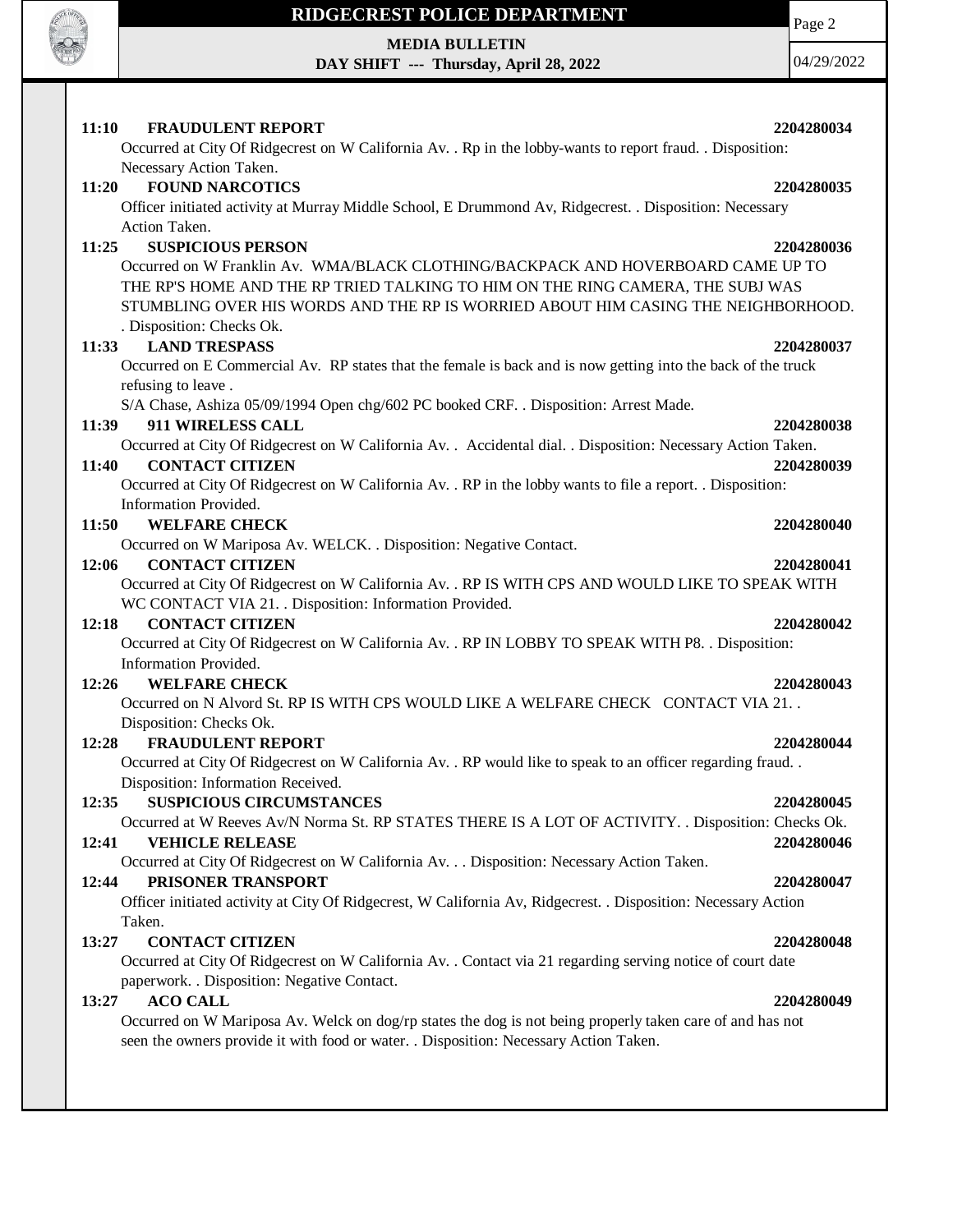

## **RIDGECREST POLICE DEPARTMENT**

Page 3

04/29/2022

**MEDIA BULLETIN**

**DAY SHIFT --- Thursday, April 28, 2022**

| 13:33 | <b>CITIZEN ASSIST</b>                                                                                                                                                                                     | 2204280050 |
|-------|-----------------------------------------------------------------------------------------------------------------------------------------------------------------------------------------------------------|------------|
|       | Officer initiated activity at W Reeves Av/N Norma St, Ridgecrest. . Disposition: Assisted.                                                                                                                |            |
| 14:09 | <b>MEDICAL AID</b>                                                                                                                                                                                        | 2204280051 |
|       | Occurred on E Ridgecrest Bl. Ambulance request. . Disposition: Referred To Other Agency.                                                                                                                  |            |
| 14:20 | <b>FOUND PROPERTY</b>                                                                                                                                                                                     | 2204280052 |
|       | Occurred at City Of Ridgecrest on W California Av. . RP SURRENDERED AMMUNITION. . Disposition:                                                                                                            |            |
|       | Report Taken.                                                                                                                                                                                             |            |
| 14:34 | <b>HIT AND RUN - NON INJURY</b>                                                                                                                                                                           | 2204280053 |
|       | Officer initiated activity at Sands Mobile Home Park, W Ridgecrest Bl, Ridgecrest. . Disposition: Report Taken.                                                                                           |            |
| 14:44 | 911 FOLLOW UP                                                                                                                                                                                             | 2204280054 |
|       | Occurred at Burroughs High School on E French Av. . Service Class: CNTX Hang up, automated system on call                                                                                                 |            |
|       | back. . Disposition: Counselled.                                                                                                                                                                          |            |
| 15:14 | <b>TRAFFIC STOP</b>                                                                                                                                                                                       | 2204280055 |
|       | Officer initiated activity at S China Lake Bl, Ridgecrest. (Hundred block.). . Disposition: Citation.                                                                                                     |            |
| 15:18 | <b>RUNAWAY JUVENILE</b>                                                                                                                                                                                   | 2204280056 |
|       | Occurred on S Karin St. Rp states that his son has returned home after running away. . Disposition: Checks                                                                                                |            |
|       | Ok.                                                                                                                                                                                                       |            |
| 15:36 | <b>290 REGISTRANT</b>                                                                                                                                                                                     | 2204280057 |
|       | Occurred at City Of Ridgecrest on W California Av. . COA. . Disposition: Necessary Action Taken.                                                                                                          |            |
| 15:50 | <b>CONTACT CITIZEN</b>                                                                                                                                                                                    | 2204280058 |
| 16:05 | Occurred on N Alvord St. RP requesting to speak with either P8 or S4. . Disposition: Necessary Action Taken.<br><b>JUVENILE PROBLEM</b>                                                                   | 2204280059 |
|       | Occurred at Famous Footwear #3385 on N China Lake Bl. . Rp three juveniles WMJ's and BMJ's throwing a                                                                                                     |            |
|       | football in the parking lot. hit a vehilce already. . Disposition: Necessary Action Taken.                                                                                                                |            |
| 16:19 | <b>THEFT</b>                                                                                                                                                                                              | 2204280060 |
|       | Occurred at City Of Ridgecrest on W California Av. . Rp in lobby would like to file a report regarding catalytic                                                                                          |            |
|       | converter theft. . Disposition: Report Taken.                                                                                                                                                             |            |
| 16:26 | <b>CONTACT CITIZEN</b>                                                                                                                                                                                    | 2204280061 |
|       | Occurred at City Of Ridgecrest on W California Av. . CONTACT VIA 21 P8. . Disposition: Information                                                                                                        |            |
|       | Received.                                                                                                                                                                                                 |            |
| 16:29 | <b>GAS LEAK</b>                                                                                                                                                                                           | 2204280062 |
|       | Occurred on N Gold Canyon Dr. RP can smell gas in the area outside. . Disposition: Referred To Other Agency.                                                                                              |            |
| 16:40 | <b>DISABLED VEHICLE</b>                                                                                                                                                                                   | 2204280063 |
|       | Officer initiated activity at S China Lake Bl/W Ridgecrest Bl, Ridgecrest. . Disposition: Assisted.                                                                                                       |            |
| 16:45 | <b>SUBPOENA SERVICE</b>                                                                                                                                                                                   | 2204280064 |
|       | Officer initiated activity at N Norma St, Ridgecrest. . Disposition: Negative Contact.                                                                                                                    |            |
| 16:57 | <b>SUBPOENA SERVICE</b>                                                                                                                                                                                   | 2204280065 |
|       | Officer initiated activity at E Kashmir Ln, Ridgecrest. . Disposition: Necessary Action Taken.                                                                                                            |            |
| 16:58 | <b>FOLLOW UP</b>                                                                                                                                                                                          | 2204280066 |
|       | Officer initiated activity at Home Depot, N China Lake Bl, Ridgecrest. . Disposition: Follow Up Completed.                                                                                                |            |
| 17:04 | <b>UNWANTED SUBJECT</b>                                                                                                                                                                                   | 2204280067 |
|       | Occurred on S Sunland St. RP states that there is a male on the property claiming to be the owner of the                                                                                                  |            |
|       |                                                                                                                                                                                                           |            |
|       | property. . Disposition: Gone On Arrival.                                                                                                                                                                 |            |
| 17:05 | <b>CONTACT CITIZEN</b>                                                                                                                                                                                    | 2204280068 |
|       | Occurred at City Of Ridgecrest on W California Av. Disposition: Information Provided.                                                                                                                     |            |
| 17:11 | <b>CONTACT CITIZEN</b>                                                                                                                                                                                    | 2204280069 |
|       | Occurred at Ridgecrest Regional Hospital on N China Lake Bl. . Male states that a vehicle hit him this morning<br>and he told the driver he was fine but is now having pain. . Disposition: Report Taken. |            |